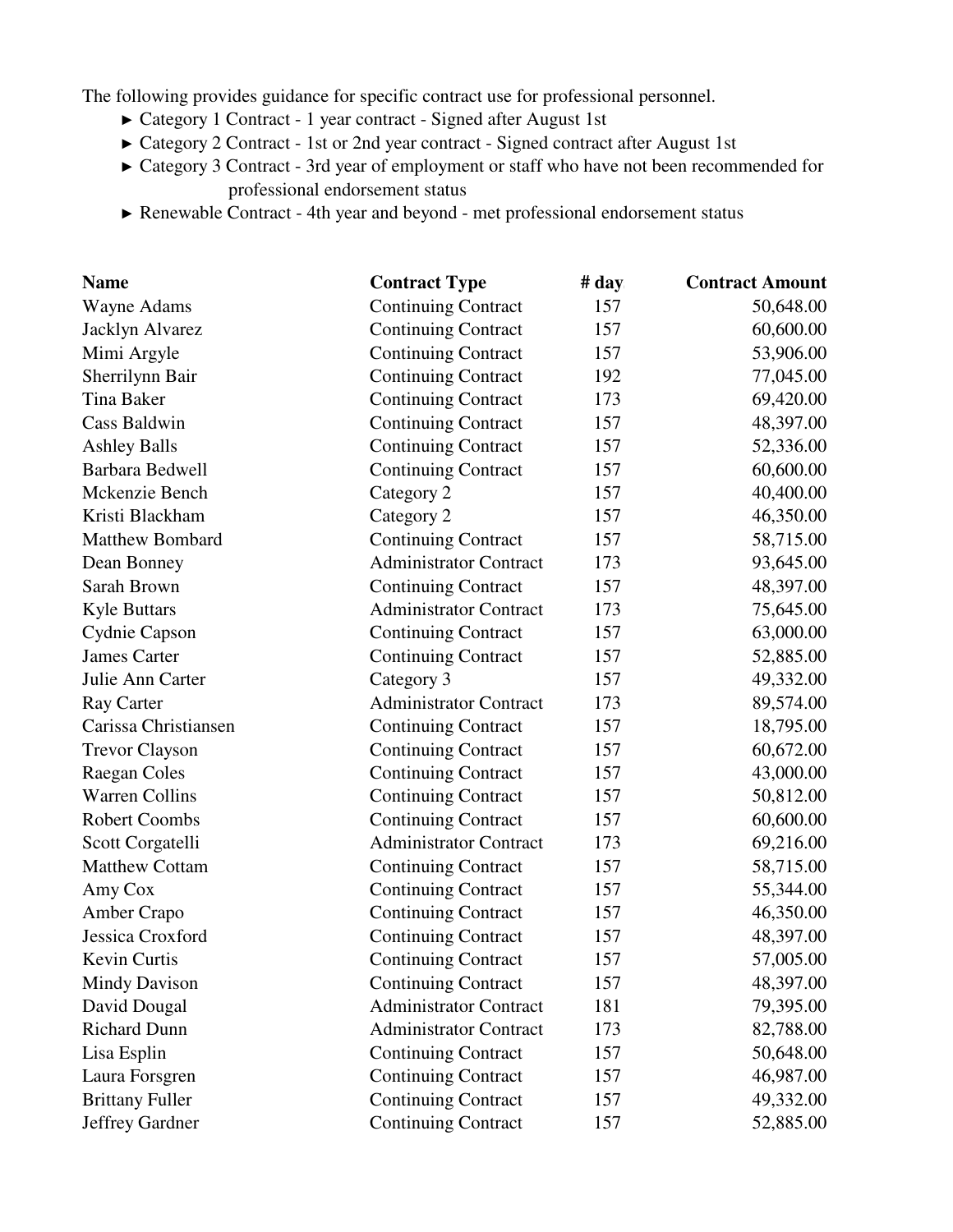| <b>Name</b>              | <b>Contract Type</b>          | # day | <b>Contract Amount</b> |
|--------------------------|-------------------------------|-------|------------------------|
| Lesley Gardner           | <b>Continuing Contract</b>    | 157   | 48,397.00              |
| <b>Summer Gibbs</b>      | Category 3                    | 157   | 41,000.00              |
| Neikell Gilbert          | Category 2                    | 157   | 40,400.00              |
| Kari Godinez             | <b>Continuing Contract</b>    | 157   | 50,812.00              |
| <b>Brian Goff</b>        | <b>Continuing Contract</b>    | 173   | 69,420.00              |
| Rachel Goodwin           | Category 3                    | 157   | 28,070.26              |
| <b>Timothy Goodworth</b> | <b>Continuing Contract</b>    | 157   | 49,332.00              |
| <b>Sharon Gustaveson</b> | <b>Continuing Contract</b>    | 157   | 58,715.00              |
| <b>Heather Hale</b>      | Category 2                    | 157   | 40,400.00              |
| Jenifer Haley            | <b>Continuing Contract</b>    | 157   | 50,648.00              |
| Jessica Hammond          | Category 3                    | 157   | 21,500.00              |
| <b>Amber Harrison</b>    | <b>Continuing Contract</b>    | 157   | 46,987.00              |
| Jebediah Harrison        | <b>Continuing Contract</b>    | 157   | 57,005.00              |
| <b>Jon Hawkes</b>        | <b>Continuing Contract</b>    | 157   | 52,336.00              |
| Robin Henicksman         | <b>Continuing Contract</b>    | 157   | 43,000.00              |
| <b>Suzanne Hieb</b>      | <b>Continuing Contract</b>    | 157   | 52,336.00              |
| Rebecca High             | Category 2                    | 157   | 46,350.00              |
| Deon Hillman             | <b>Continuing Contract</b>    | 157   | 60,600.00              |
| Jb Hoge                  | <b>Continuing Contract</b>    | 157   | 50,648.00              |
| <b>Christopher Hons</b>  | Category 3                    | 157   | 47,895.00              |
| Vicki Howell             | <b>Continuing Contract</b>    | 157   | 60,672.00              |
| Christopher Huffman      | <b>Continuing Contract</b>    | 157   | 52,167.00              |
| Karrie Jayo              | <b>Continuing Contract</b>    | 157   | 58,715.00              |
| <b>Bryn Katseanes</b>    | <b>Continuing Contract</b>    | 173   | 54,359.00              |
| Theresa Kay              | Category 3                    | 157   | 46,987.00              |
| Rebekah Kelly            | <b>Continuing Contract</b>    | 157   | 45,619.00              |
| Stephanie Knight         | Category 2                    | 157   | 40,400.00              |
| Amber Knighton           | Category 3                    | 157   | 46,350.00              |
| Vaneen Kohler            | <b>Continuing Contract</b>    | 157   | 49,332.00              |
| Jennifer Lambert         | <b>Continuing Contract</b>    | 157   | 48,397.00              |
| Sarakay Larsen           | Category 2                    | 157   | 49,332.00              |
| <b>Mark Kress</b>        | Superintendent Contract       | 208   | 106,080.00             |
| Rose Larson              | <b>Administrator Contract</b> | 173   | 82,109.00              |
| Daniel Leavitt           | <b>Continuing Contract</b>    | 157   | 63,000.00              |
| Jennifer Leavitt         | Category 3                    | 157   | 41,000.00              |
| Kirsten Leavitt          | <b>Continuing Contract</b>    | 157   | 52,336.00              |
| Sylvia Long              | Category 3                    | 157   | 42,000.00              |
| Miranda Lott             | Category 2                    | 157   | 42,000.00              |
| Paula Marshall           | <b>Continuing Contract</b>    | 157   | 60,600.00              |
| Angie Martin             | Category 3                    | 157   | 42,000.00              |
| Lisa Martin              | <b>Continuing Contract</b>    | 157   | 60,600.00              |
| Shayla Martin            | <b>Continuing Contract</b>    | 157   | 50,812.00              |
| <b>Sydney Martin</b>     | <b>Continuing Contract</b>    | 157   | 47,895.00              |
| Rebecca Martinez         | <b>Continuing Contract</b>    | 157   | 46,350.00              |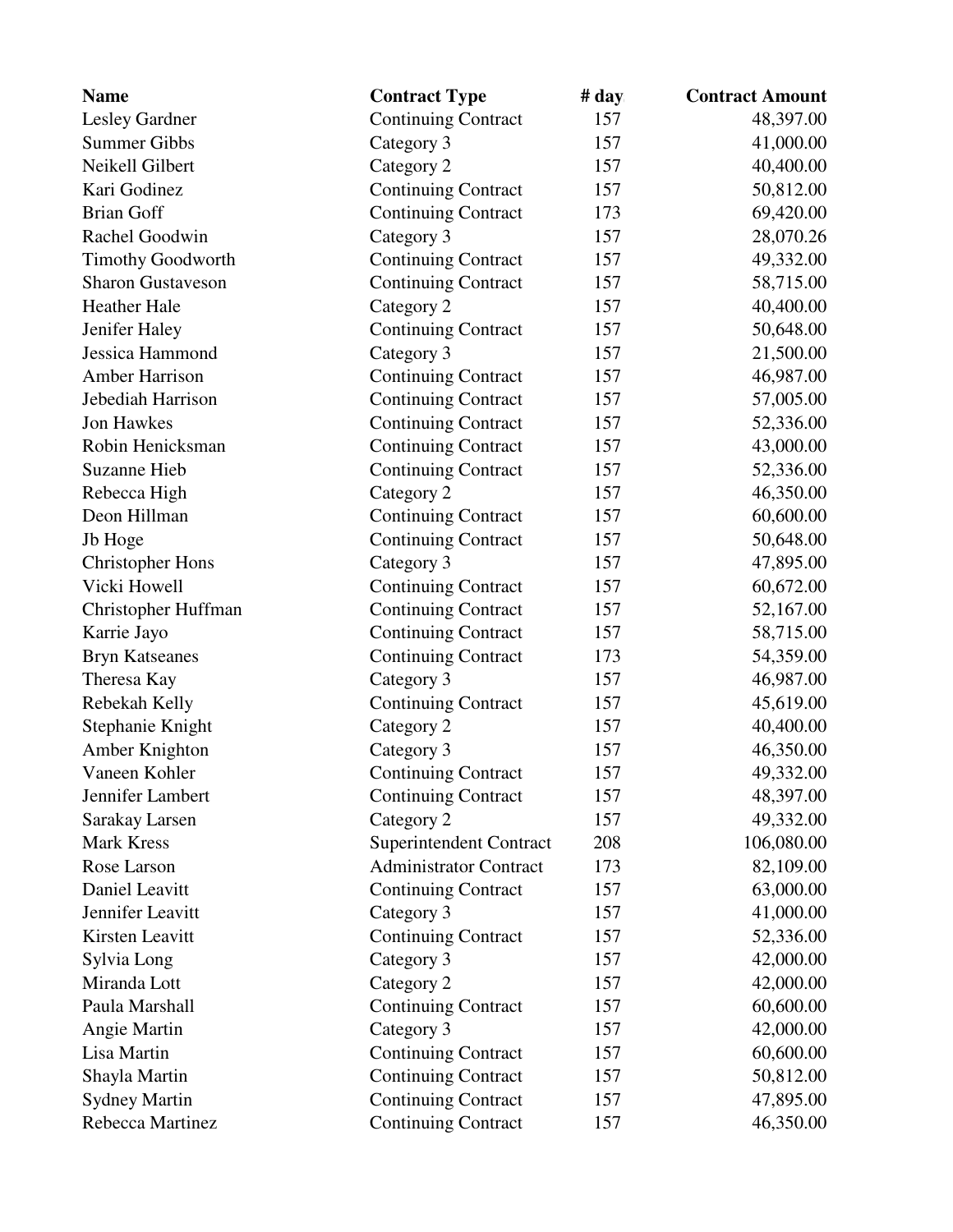| <b>Name</b>              | <b>Contract Type</b>          | # day | <b>Contract Amount</b> |
|--------------------------|-------------------------------|-------|------------------------|
| <b>Marcie Mathews</b>    | Category 2                    | 157   | 20,200.00              |
| <b>Taryn Mcallister</b>  | Category 2                    | 157   | 40,400.00              |
| Jana Mcbride             | <b>Continuing Contract</b>    | 157   | 46,987.00              |
| Jaime Mickelsen          | Category 2                    | 157   | 20,200.00              |
| Kaitlyn Mignin           | <b>Continuing Contract</b>    | 157   | 47,895.00              |
| Jason Millan             | <b>Continuing Contract</b>    | 157   | 58,905.00              |
| Heather Miller           | Category 3                    | 157   | 55,344.00              |
| Emma Morgan              | <b>Continuing Contract</b>    | 157   | 52,336.00              |
| Michael Mow              | <b>Continuing Contract</b>    | 157   | 46,987.00              |
| Jeni Niu                 | <b>Continuing Contract</b>    | 157   | 63,000.00              |
| <b>Matthew Niu</b>       | <b>Continuing Contract</b>    | 157   | 52,336.00              |
| Gerald Nunn              | Category 3                    | 157   | 63,000.00              |
| Alisa Oberry             | <b>Continuing Contract</b>    | 157   | 63,000.00              |
| Amy Ogden                | <b>Continuing Contract</b>    | 157   | 53,207.00              |
| Annie Otterstein         | <b>Continuing Contract</b>    | 157   | 50,648.00              |
| <b>Heather Parkinson</b> | <b>Continuing Contract</b>    | 157   | 45,619.00              |
| <b>Tyler Parkinson</b>   | Category 3                    | 157   | 41,000.00              |
| <b>Brenda Patten</b>     | Category 2                    | 157   | 46,350.00              |
| Janae Petersen           | <b>Administrator Contract</b> | 173   | 71,252.00              |
| <b>Chad Porter</b>       | <b>Continuing Contract</b>    | 157   | 46,500.00              |
| <b>Courtney Purcell</b>  | <b>Continuing Contract</b>    | 157   | 48,397.00              |
| <b>Sherry Quinlan</b>    | Category 3                    | 157   | 45,619.00              |
| <b>Charlotte Reid</b>    | <b>Continuing Contract</b>    | 157   | 52,167.00              |
| Jane Reynolds            | <b>Administrator Contract</b> | 173   | 79,395.00              |
| Angela Richardson        | <b>Continuing Contract</b>    | 157   | 56,700.00              |
| <b>Stephanie Ricks</b>   | Category 2                    | 157   | 43,000.00              |
| <b>Daniel Roberts</b>    | <b>Continuing Contract</b>    | 157   | 50,812.00              |
| <b>Susan Shawver</b>     | <b>Continuing Contract</b>    | 157   | 60,600.00              |
| Jamie Smith              | <b>Continuing Contract</b>    | 157   | 44,290.00              |
| Sydnee Smith-Hale        | <b>Continuing Contract</b>    | 157   | 63,000.00              |
| Chelsea Sorensen         | <b>Continuing Contract</b>    | 157   | 44,290.00              |
| Jessica Stark            | Category 3                    | 157   | 44,290.00              |
| <b>Audra Stokes</b>      | Category 2                    | 157   | 40,400.00              |
| <b>Summer Stone</b>      | <b>Continuing Contract</b>    | 157   | 58,905.00              |
| Lorrie Surerus           | <b>Continuing Contract</b>    | 192   | 77,045.00              |
| J Wayne Taylor           | <b>Continuing Contract</b>    | 157   | 43,000.00              |
| Joann Tominaga           | <b>Continuing Contract</b>    | 157   | 50,648.00              |
| Kristine Van Orden       | <b>Continuing Contract</b>    | 157   | 44,290.00              |
| Romie Van Orden          | <b>Continuing Contract</b>    | 157   | 50,648.00              |
| Nicole Vasas             | <b>Continuing Contract</b>    | 157   | 52,336.00              |
| <b>Tiffany Versey</b>    | Category 2                    | 157   | 42,000.00              |
| Jennifer Vogler          | <b>Continuing Contract</b>    | 157   | 63,000.00              |
| Richard Ward             | <b>Continuing Contract</b>    | 157   | 45,619.00              |
| Lisa Warren              | <b>Continuing Contract</b>    | 157   | 63,000.00              |